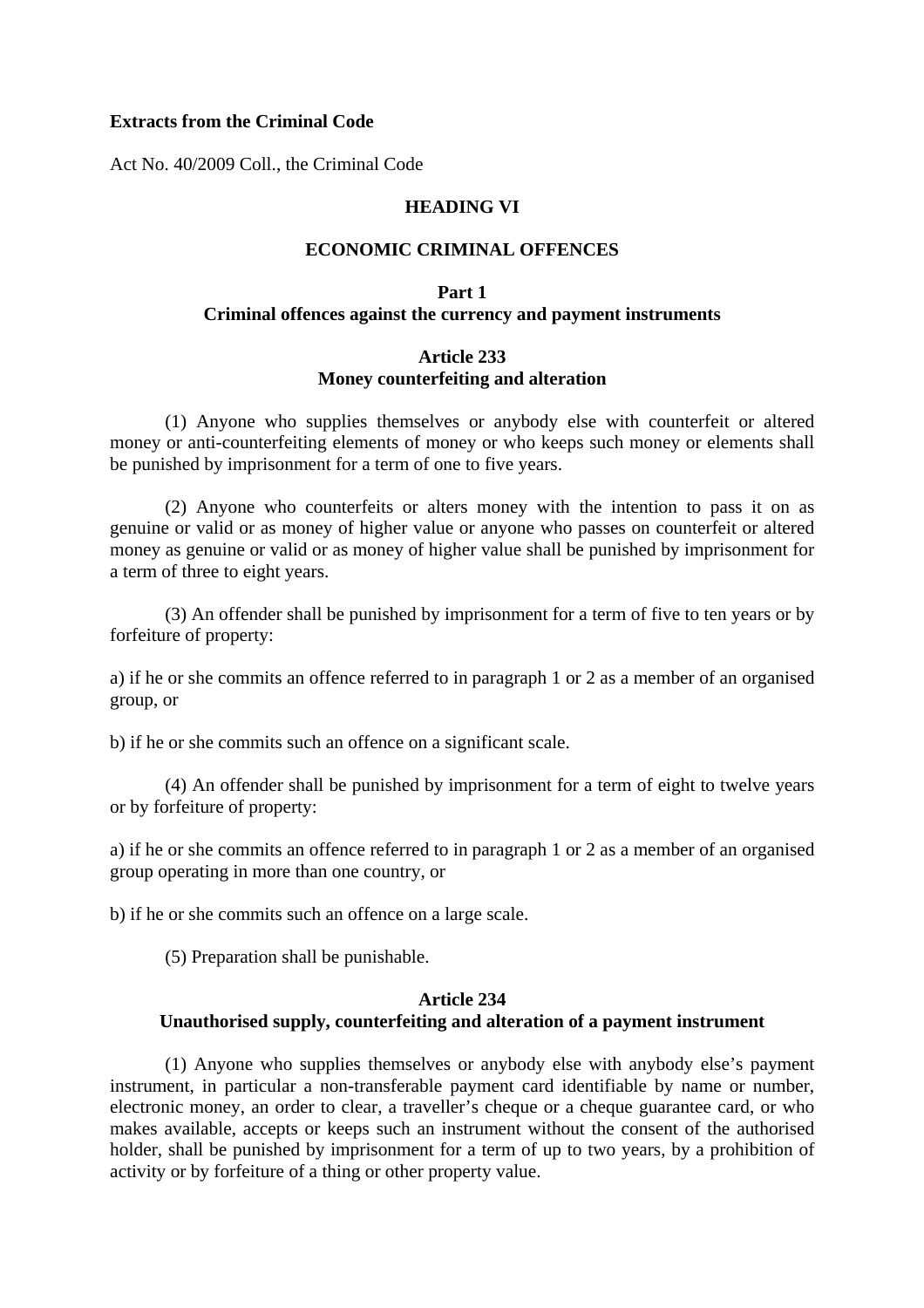(2) Anyone who supplies themselves or anybody else with a counterfeit or altered payment instrument or who makes available, accepts or keeps such an instrument shall be punished by imprisonment for a term of one to five years.

 (3) Anyone who counterfeits or alters a payment instrument with the intention to use it as genuine or valid or who uses a counterfeit or altered payment instrument as genuine or valid shall be punished by imprisonment for a term of three to eight years.

 (4) An offender shall be punished by imprisonment for a term of five to ten years or by forfeiture of property:

a) if he or she commits an offence referred to in paragraph 1, 2 or 3 as a member of an organised group, or

b) if he or she commits such an offence on a significant scale.

 (5) An offender shall be punished by imprisonment for a term of eight to twelve years or by forfeiture of property:

a) if he or she commits an offence referred to in paragraph 1, 2 or 3 as a member of an organised group operating in more than one country, or

b) if he or she commits such an offence on a large scale.

(6) Preparation shall be punishable.

#### **Article 235 Passing on counterfeit and altered money**

 Anyone who passes on as genuine counterfeit or altered money paid to them as genuine shall be punished by imprisonment for a term of up to two years, by a prohibition of activity or by forfeiture of a thing or other property value.

#### **Article 236 Manufacture and keeping of forger's tools**

 (1) Anyone who manufactures, offers, sells, procures or otherwise makes available, supplies themselves or anybody else or keeps a tool, device or part thereof, process, aid or any other means, including a computer program, created or modified for counterfeiting or altering money or anti-counterfeiting elements of money or created or modified for counterfeiting or altering payment instruments shall be punished by imprisonment for a term of up to two years, by a prohibition of activity or by forfeiture of a thing or other property value.

 (2) If an offender commits an offence referred to in paragraph 1 in the execution of his job he or she shall be punished by imprisonment for a term of one to five years or with a fine.

#### **Article 237 Unauthorised manufacture of money**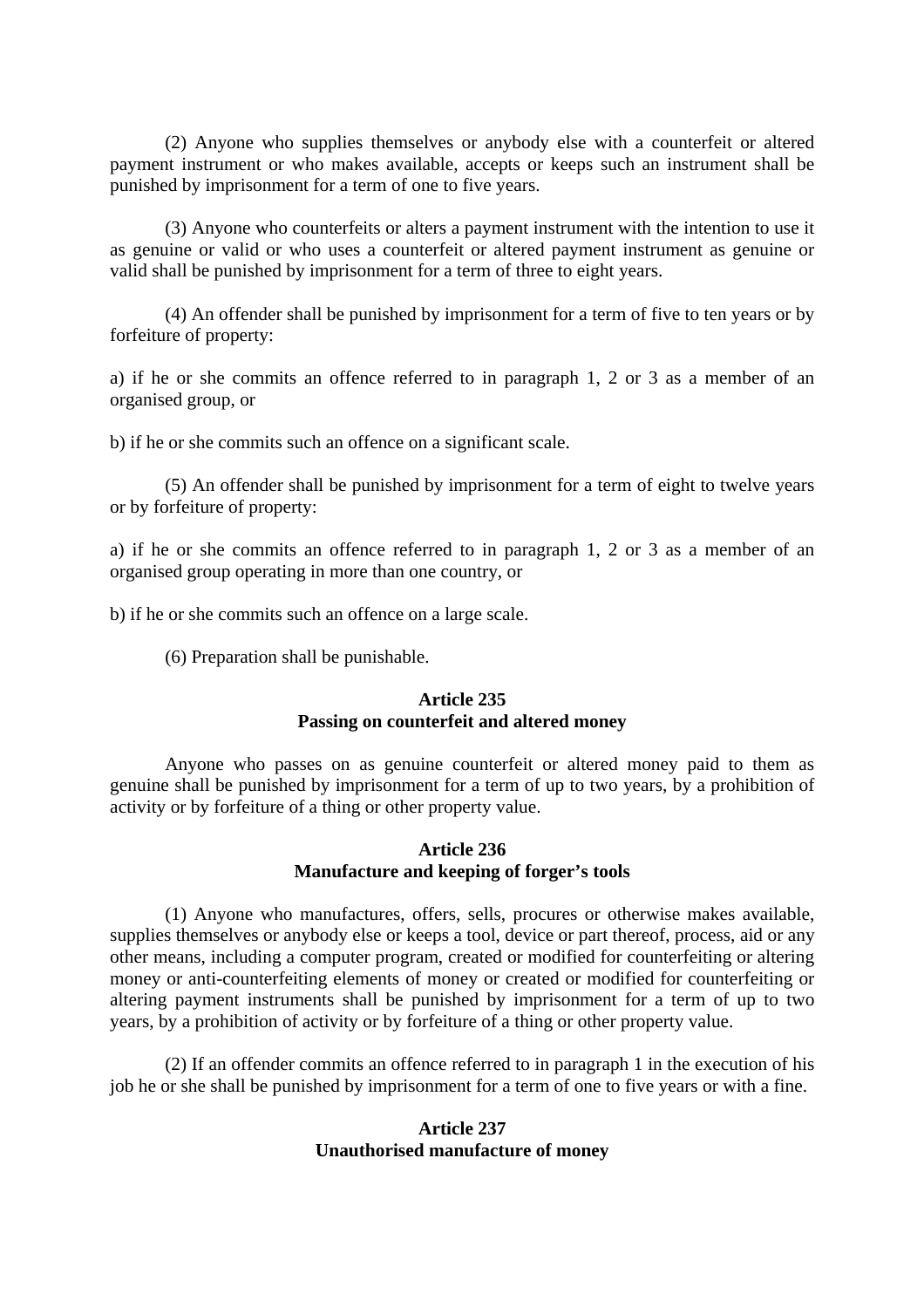(1) Anyone who manufactures money or anti-counterfeiting elements of money unlawfully using equipment or materials for manufacturing money designated and held in accordance with the law, or who supplies themselves or anybody else with unlawfully manufactured money or anti-counterfeiting elements of money or who puts into circulation or keeps such money or elements shall be punished by imprisonment for a term of one to five years.

(2) An offender shall be punished by imprisonment for a term of three to eight years:

a) if he or she commits an offence referred to in paragraph 1 as a member of an organised group, or

b) if he or she commits such an offence on a significant scale.

(3) An offender shall be punished by imprisonment for a term of five to ten years:

a) if he or she commits an offence referred to in paragraph 1 as a member of an organised group operating in more than one country, or

b) if he or she commits such an offence on a large scale.

(4) Preparation shall be punishable.

#### **Article 238 Common provisions**

 Protection under Articles 233–237 shall be provided also to non-domestic money and payment instruments and to domestic and foreign securities.

## **Article 239 Jeopardising the circulation of domestic money**

 (1) Anyone who unlawfully manufactures or issues substitutes of domestic money or who unlawfully puts such substitutes into circulation shall be punished by imprisonment for a term of up to six months, by a prohibition of activity or by forfeiture of a thing or other property value.

(2) The same punishment shall be applied to anyone who:

a) refuses domestic money without legal reason, or

b) mutilates domestic money.

## **Part 4**

## **Criminal offences against industrial property rights and against copyright**

## **Article 270**

**Violation of copyright, rights related to copyright and database rights**